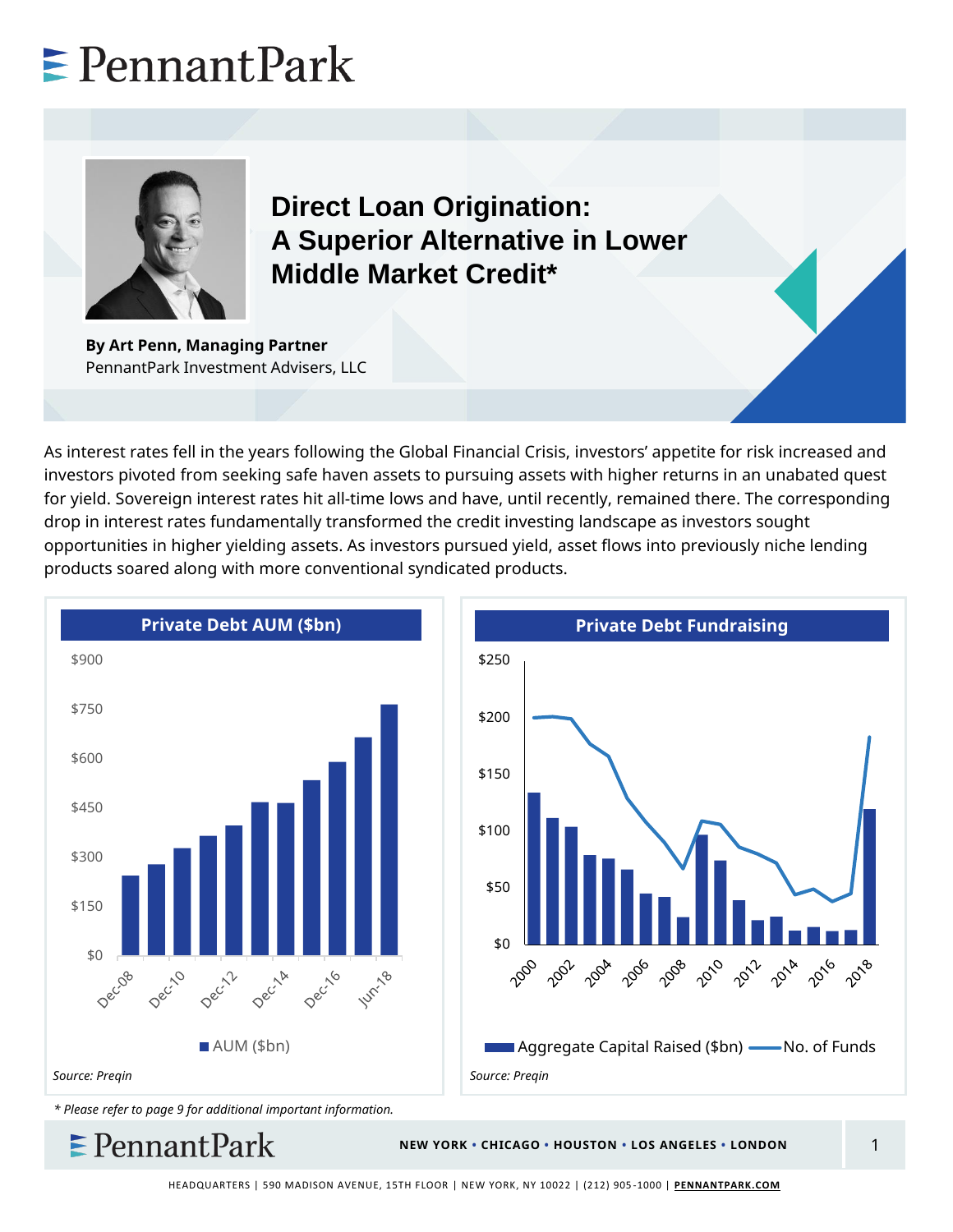

New firms and vehicles launched at an unprecedented rate due to strong demand from investors with \$50.6 billion of capital committed to direct lending strategies in 2018, according to a recent Preqin report.



 $\epsilon$  Pennant Park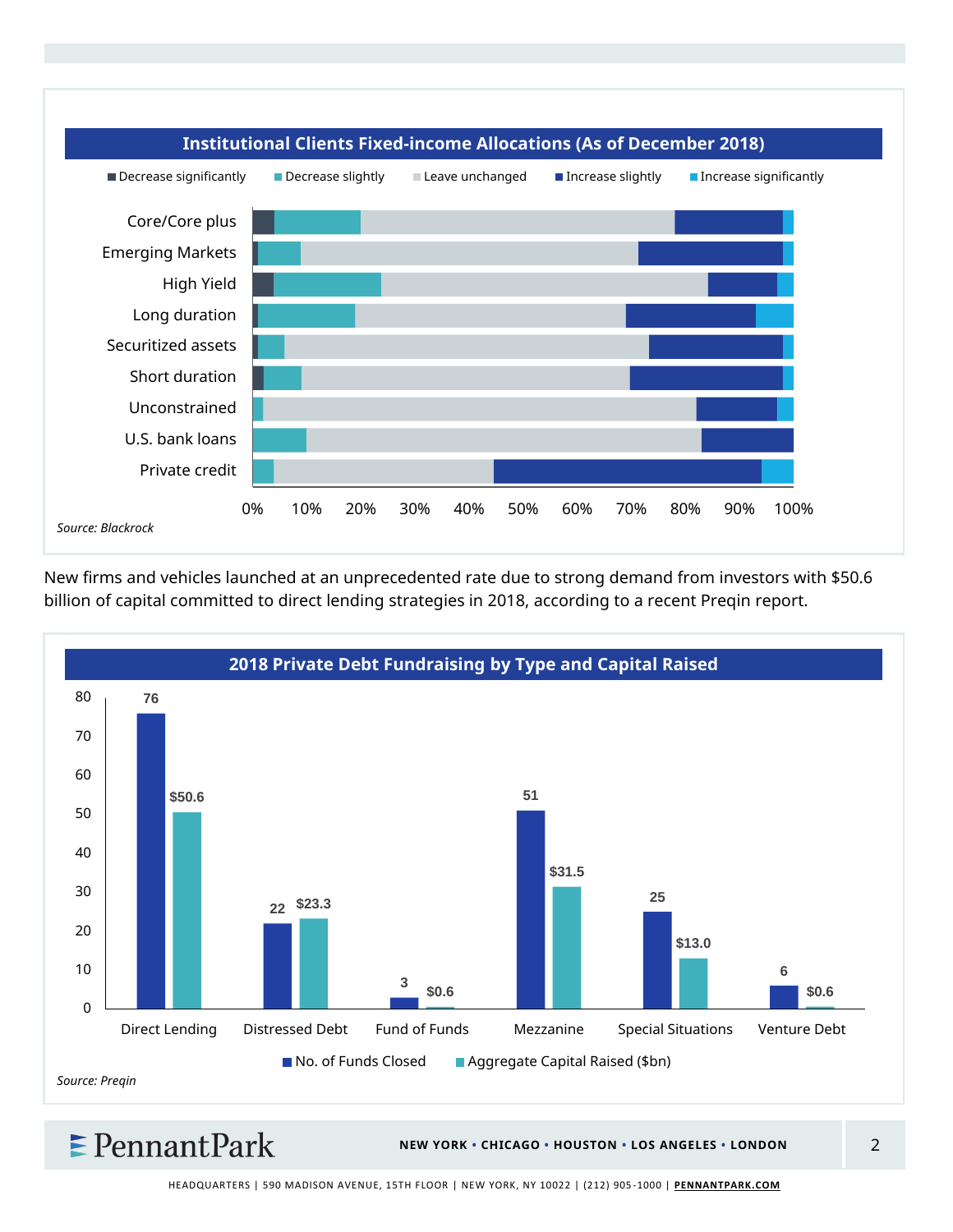While non-bank lending grabbed headlines, there has also been a proliferation of active syndicated high yield and loan funds, as well as senior loan and high yield ETFs. The most common question we get from investors today is whether direct lending and high yield investments continue to produce attractive risk adjusted returns at this stage of the credit cycle. Given the length of the cycle and the amount of capital invested, selectivity is of the utmost importance. The best opportunities for risk-adjusted yield today likely exist in directly originated private credit opportunities in the lower middle market (*i.e.*, companies with less than \$50 million of EBITDA) where lenders can be selective and secure the appropriate covenants and protections in relation to the risk. In addition, middle market loans tend to have floating rates, which helps to mitigate the risk of higher interest rates in the future.

While pension funds and income investors lament the drop in absolute yields, lower risk free rates have led to over \$1.6 trillion of both investment grade and non-investment grade debt issuances by U.S. institutions in 2017, according to SIFMA<sup>1</sup>. These debt offerings have found their way into institutional portfolios, such as CLOs, ETFs, and mutual funds. While many investors have witnessed the success of passive equity investing, the performance of credit-focused passive strategies and high yield ETFs has been relatively poor when compared to the BAML U.S. High Yield Master II Total Return Index<sup>2</sup> , and has underperformed nearly 70% of managers on a long-term basis. Because ETFs generally allocate their investable assets to the largest borrowers by design, investors can have significant exposure to challenging sectors such as retail, cyclicals, and energy versus the selectivity they could achieve in a more actively managed portfolio. Although we believe there is a substantial liquidity benefit from investing in traded credit strategies, it comes with a major return tradeoff, with high yield benchmarks returning approximately 5% or lower in 2018 and well below 4.5% annualized over the last five years<sup>3</sup>.



 $\epsilon$  Pennant Park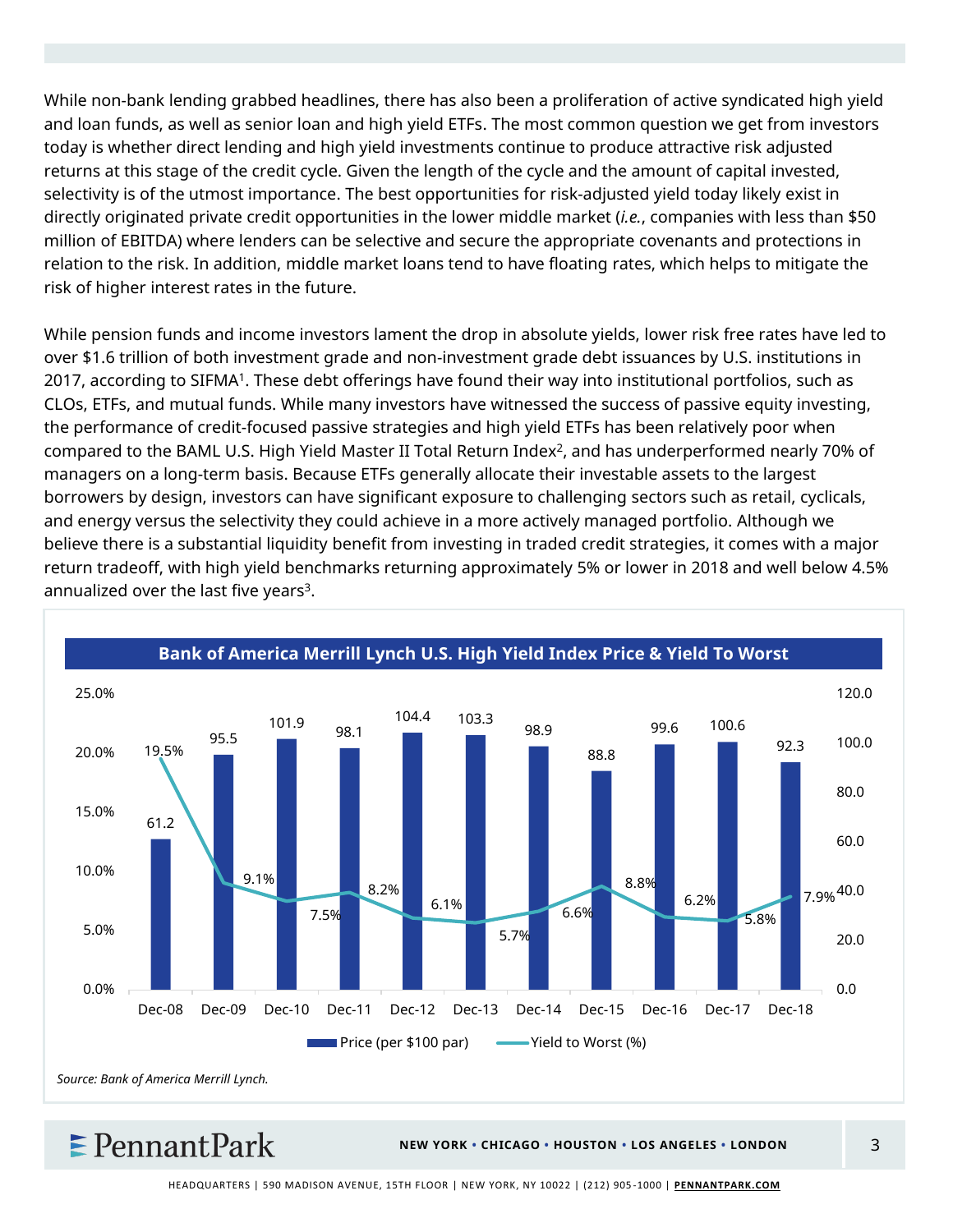

While offering more than double the risk free rate, fixed rate high yield bonds generally lack protection from inflation and duration, as well as other structural creditor protections, such as covenants, commonly found in professionally managed loan products. The proliferation of fixed rate securities is a notable risk in a market where the Federal Reserve has recently telegraphed its intention to consistently raise rates.

Concerns regarding an eventual rise in rates have served as a catalyst for the loan market for the past several years. During this time, investors have gravitated towards the asset class with the view that floating rate characteristics combined with strong covenants provide more protection in an ageing bull market. Additionally, investors are now seeking vehicles that are structured with relatively generous liquidity features. Memories of the recent credit crisis die hard, and nobody wants to be a casualty of the next liquidity crisis. Unfortunately, while the interest rate protections are real, the syndicated loans typically held in the most liquid vehicles often lack the covenants that are found in middle market loans. S&P noted that 79% of leveraged loans outstanding at the end of 2018 qualified as covenant-lite, meaning their protections are more akin to high yield bonds and lack the maintenance covenants that traditional loans have. The amount of covenant-lite loans outstanding during the last credit crisis was merely a fraction of today's covenant-lite issuances outstanding. Additionally, promises of liquidity in the broadly syndicated loan and high yield markets have historically not proven themselves when there is market disruption.

## $\epsilon$  Pennant Park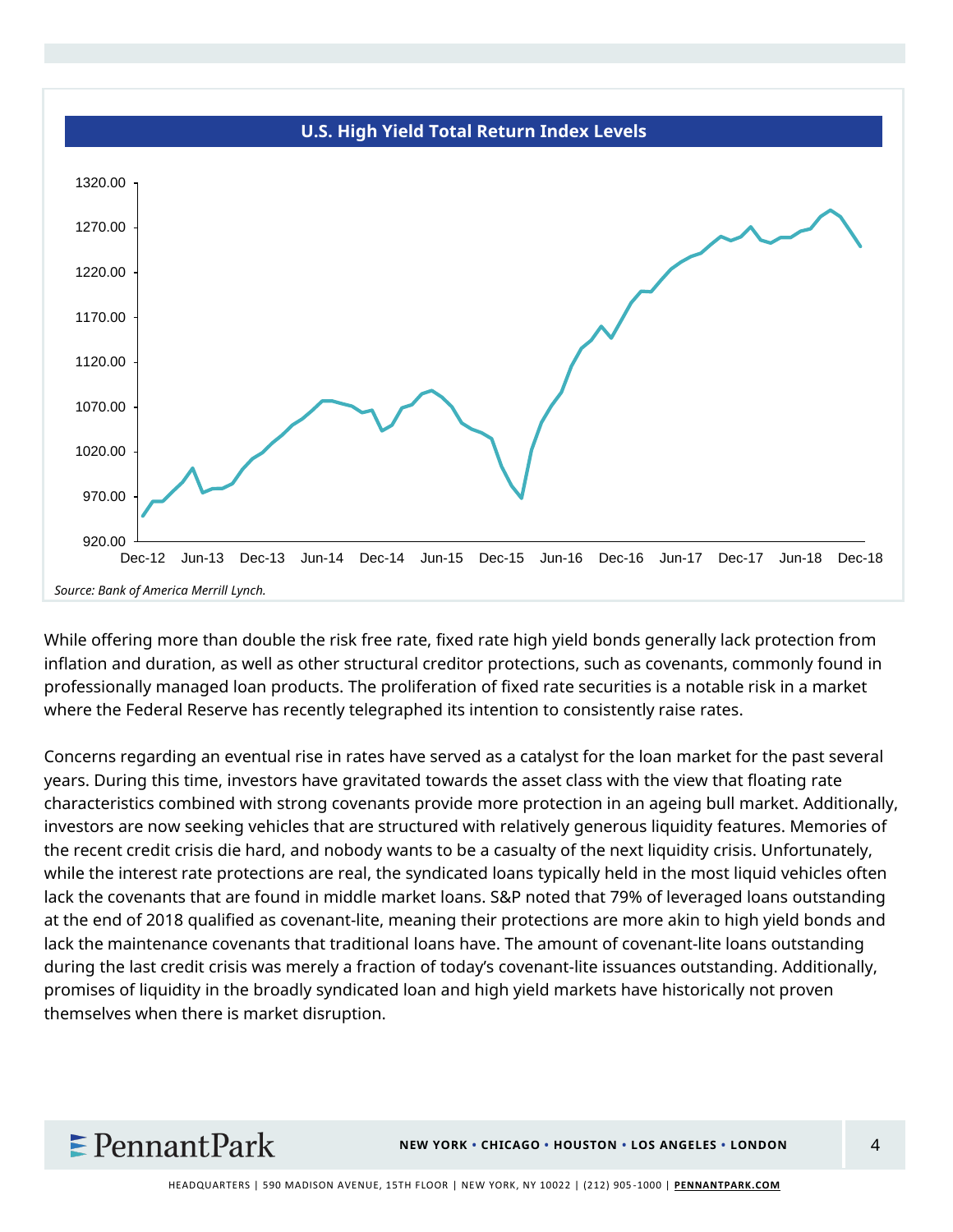

Presented with declining investor protections in the more broadly syndicated loan universe, investors seem to be increasingly concerned about the opportunities available in direct lending as well.

While the middle market asset class continues to present a favorable landscape for investors, the movement in the broadly syndicated markets has transformed the type of protections most lenders are able to negotiate. For example, according to S&P the volume of outstanding of single B covenant-lite loans has surged six-fold from 2011 to 2018.



### $\epsilon$  Pennant Park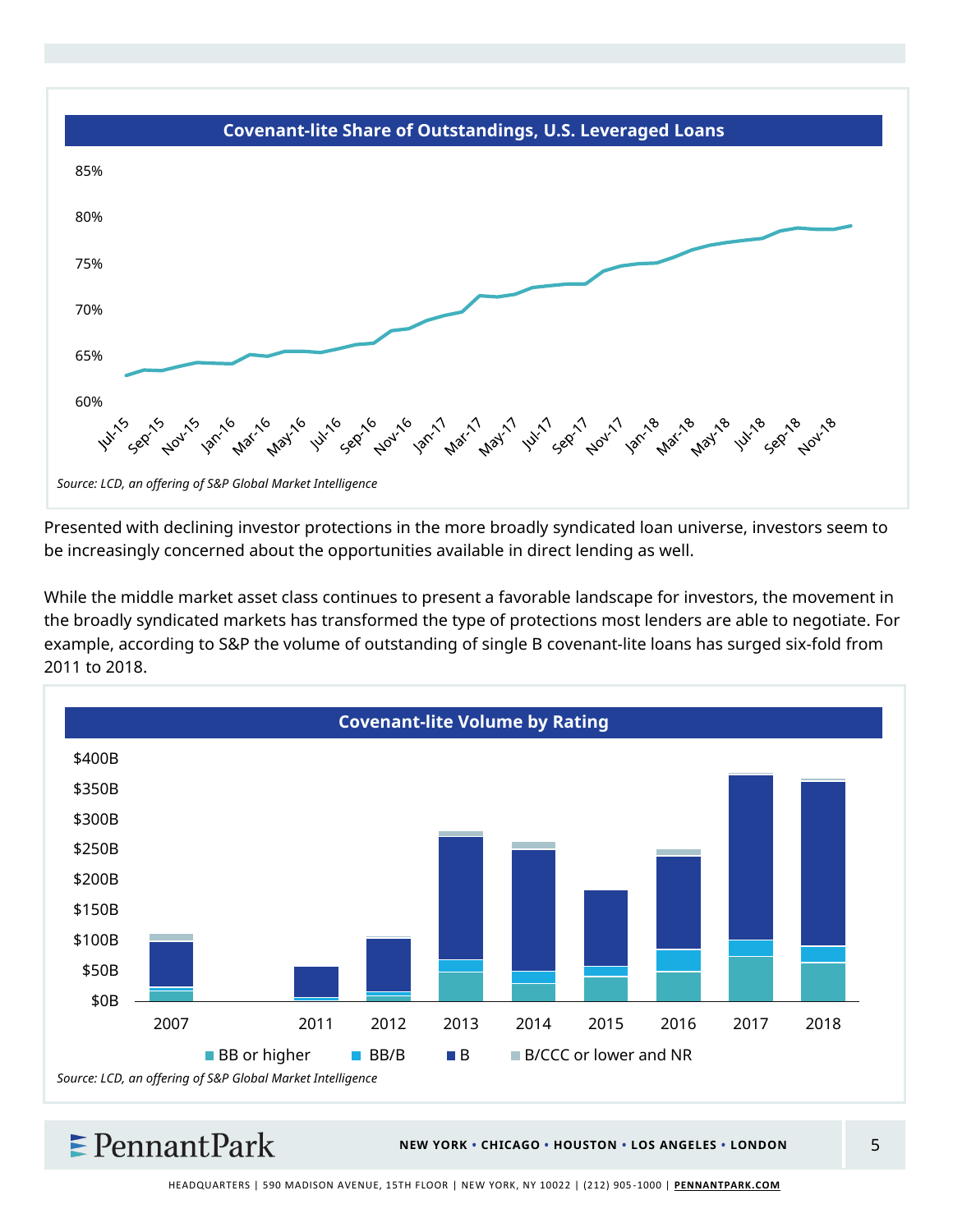Without reading too much into the data, it may be logical to conclude that lending standards have eased materially. Our own experience suggests that there is less ability to negotiate terms, including covenants, than a few years ago for companies with more than \$50 million of EBITDA. However, companies with EBITDA below \$50 million continue to offer attractive opportunities to invest in first lien senior secured floating rate loans with covenants and attractive yields averaging 6.9% as of 2018.



Covenants play an especially important role in middle market lending as they provide an early warning sign of potential troubles down the road and, thus, bring stakeholders to the table sooner rather than later. The lower middle market typically affords lenders these protections and offers more attractive structures. For example, we generally feel more comfortable that we have greater downside protection through the cycle because companies in the middle market often have leverage levels of 10-20% below those of their large market peers. In addition, equity contributions for this segment are often 20% higher than those of the large, broadly syndicated market. Although middle market companies are smaller and may appear to have more risk on the surface, the combination of meaningfully less leverage and a higher proportion of equity supporting the transaction gives us comfort. This is true at any time, but is of particular importance at this stage of the economic cycle.

Originators need to have the expertise in structuring and documenting loans in-house to protect their rights if borrowers find themselves missing financial performance targets or struggling to meet agreed-upon terms.

### $\epsilon$  Pennant Park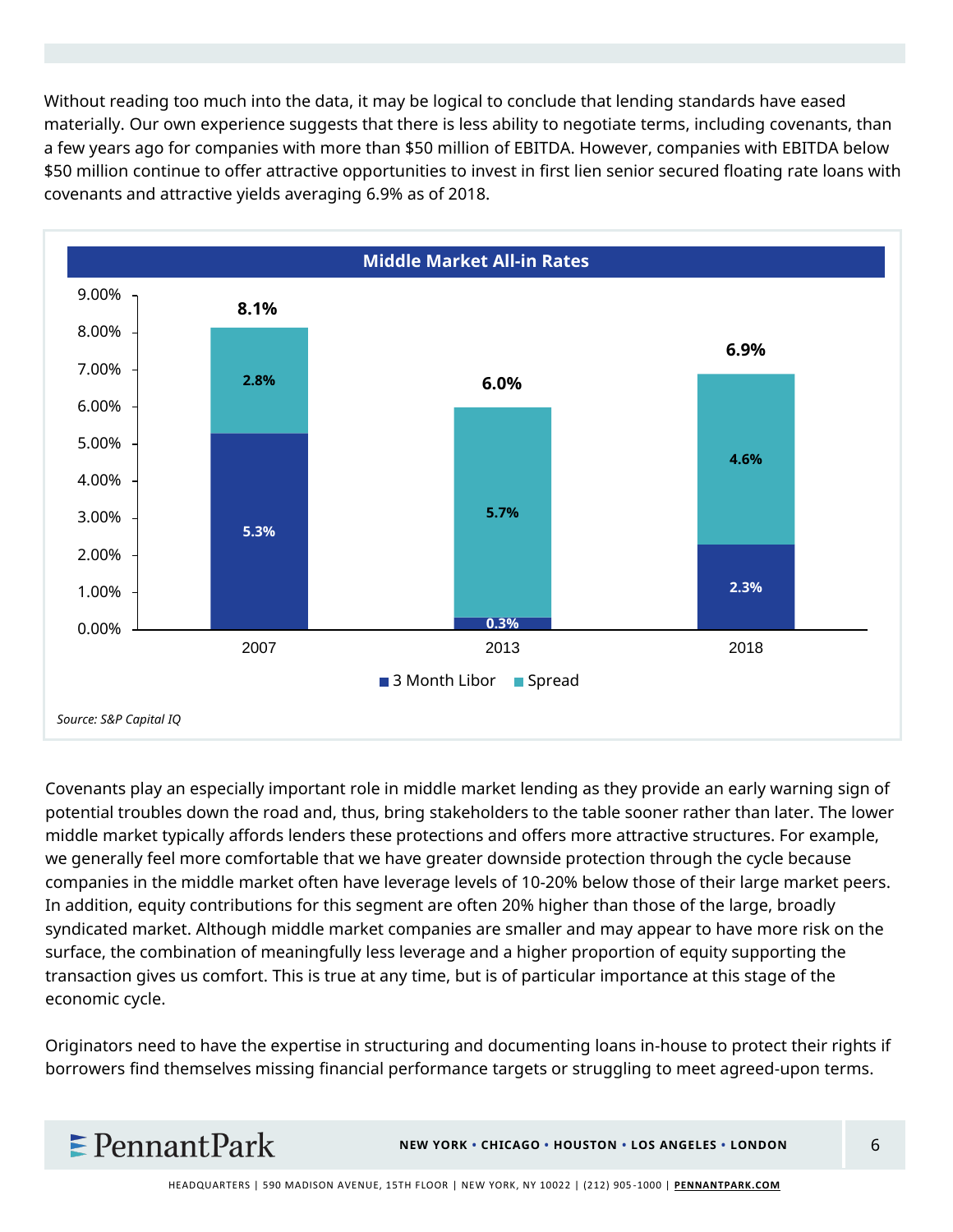Our research and experience has taught us that the lower middle market direct lending segment continues to present a compelling risk-reward to investors. Unlike other passive debt-focused strategies, one can take a deliberate approach to overweighting or underweighting specific sectors of the economy based on both macro and company-specific issues. While the flow of syndicated deals is based on what larger lenders and banks originate, middle market lenders are typically able to be more selective when assessing the appropriate level of portfolio risk by working with a more diverse group of sponsors that may not be as relevant to large banks. While lending has become more commoditized transaction for many larger companies, the relationship lending business has substantially migrated from banks to direct lenders, which is illustrated clearly by the drop in bank market share in the middle market space over the past eight years.



The emergence of a true partnership between middle market sponsors and lenders provides the lender with greater transparency and a better understanding of risk, the benefits of which we believe accrue to direct lending vehicle investors.

Many lenders today lack sufficient opportunities to deploy capital. In reality, this challenge is often times a function of having a sub-scale origination effort. Given the unique attributes of each middle market company, lenders usually need to look at hundreds of transactions annually to build a defensible, diversified portfolio. In order to gain the broadest exposure to this market, lenders need to have relationships with hundreds of sponsors that are diverse both in terms of geography and sector focus. We believe there are as many as 2,000 middle market financial sponsors in the U.S., and we think it is important to develop and maintain relationships with many in order to maximize selectivity when making investments. It is our view that these market exposure attributes are essential components of the overall risk management process.

### $\epsilon$  PennantPark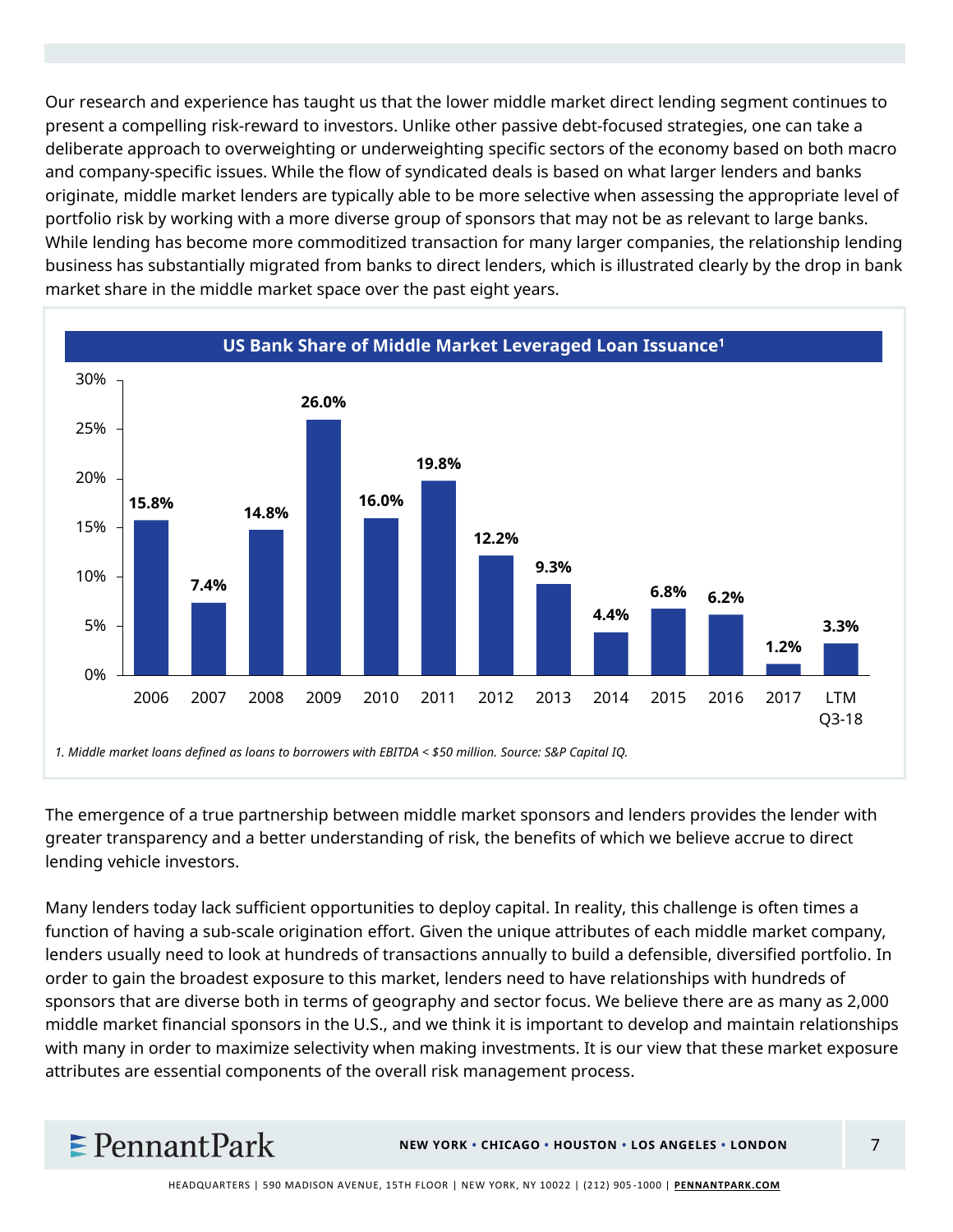Given the volume of credit that has been extended to U.S. companies over the last several years, lenders often chase deals, abandoning the following key tenets which we continue to believe are essential in protecting capital. Central to our middle market lending discipline is a commitment to lend to firms with strong cash flow that can service their debt. It is advisable to verify that there are multiple avenues through which to exit the position, either by cash flow, an acquisition, refinancing, sale, or IPO. We believe that lenders should make this a component of their underwriting process, as well as part of their management and oversight of any given credit portfolio. In addition, meaningful equity contributions from sponsors are viewed favorably by lenders. Equally, lenders focus on sponsors that have a strong track record of honoring their commitments and supporting their portfolio companies. Lastly, while it may seem obvious, rate and terms are not enough if a business does not have a viable reason to exist.

Although most market participants are reticent to acknowledge their lending mistakes, they can and sometimes do happen. Therefore, minimizing defaults and maximizing recoveries is a crucial part of the investment management process. As mentioned above, the middle market segment affords protections that both protect capital and give the prudent lender a seat at the table at a much earlier stage than in larger private and syndicated deals. One benefit that is often overlooked is the periodic reporting middle market borrowers typically are required to provide. Monthly financials provided by borrowers coupled with covenants not only provide an early warning sign for current investments, but also a snapshot on various sectors of the economy that can serve to direct one's investment approach towards or, perhaps more importantly, away from new opportunities. Although larger deals and the syndicated market provide turn-key access to yield, these products often lack the protections one finds in the lower middle market. During the Global Financial Crisis, EBITDA for companies involved in these larger transactions declined more than 40%, as represented by the Bloomberg North America High Yield Index, whereas portfolios of middle market loans often only saw EBITDA declines in the high single digits.

In conclusion, being active, rather than passive, is a crucial component of building a successful selective portfolio of middle market loans. We recognize that this stage of a cycle presents unique risks and challenges. Nevertheless, based on our analysis of and experience through and following the Great Financial Crisis, we continue to believe that a targeted approach to the lower middle market can still deliver attractive risk adjusted returns.

#### *Footnotes:*

*3. Source: Bloomberg Barclays US Corporate High Yield Index as of December 2018.*



*<sup>1.</sup> Source: SIFMA website (https://www.sifma.org/resources/research/bond-chart/).*

*<sup>2.</sup> The Merrill Lynch US High Yield Master II Index (H0A0) is a commonly used benchmark index for high-yield corporate bonds. It is administered by Merrill Lynch. The Master II is a measure of the broad high yield market.*